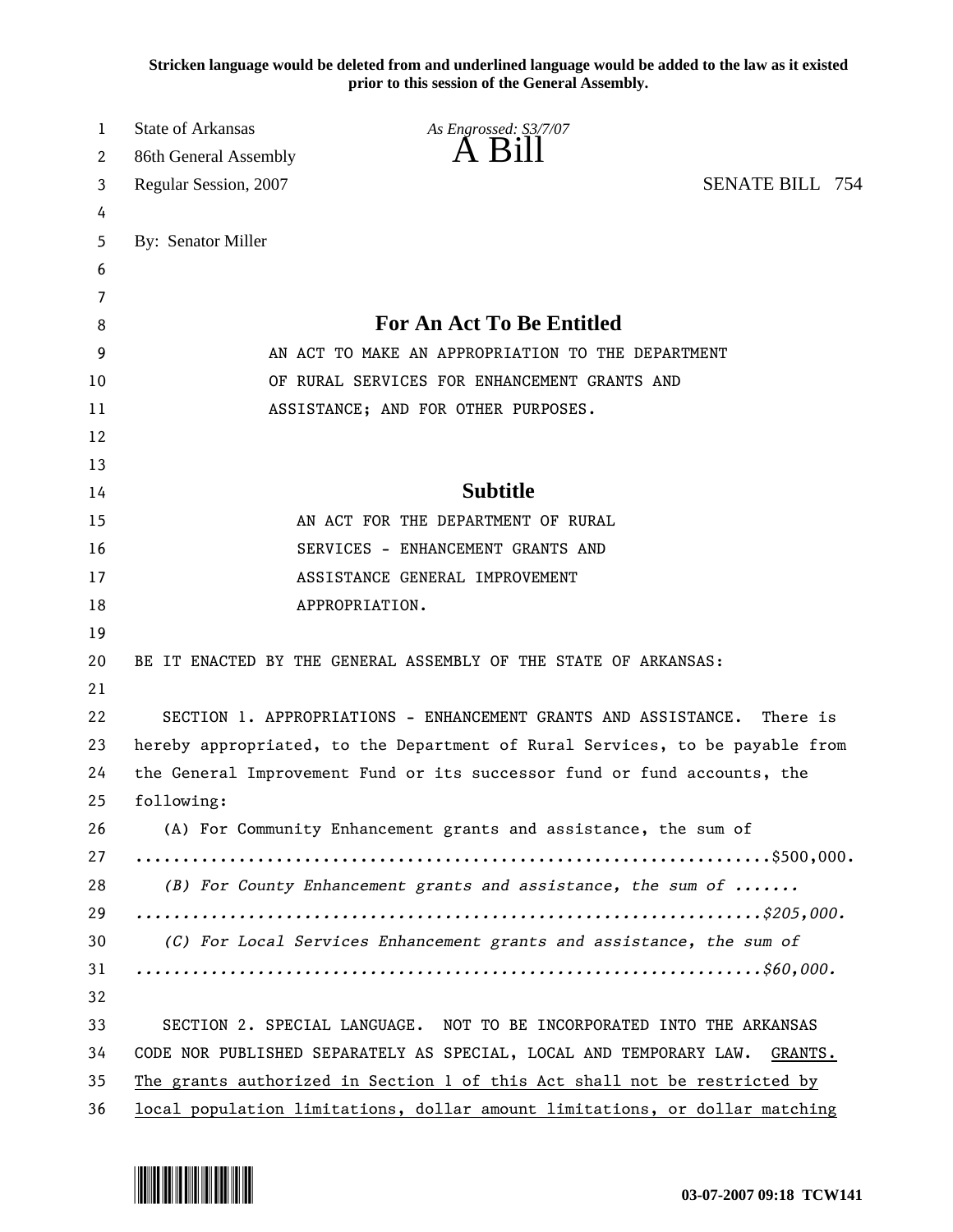**As Engrossed: S3/7/07 SB754** 

1 requirements that may be applicable to other grant programs currently 2 administered by the Department of Rural Services. The Department of Rural 3 Services may adopt rules and regulations to carry out the intent of the 4 General Assembly regarding the grant appropriations authorized in Section 1 5 of this Act. 6 The provisions of this section shall be in effect only from July 1, 2007 7 through June 30, 2009. 8 9 SECTION 3. DISBURSEMENT CONTROLS. (A) No contract may be awarded nor 10 obligations otherwise incurred in relation to the project or projects 11 described herein in excess of the State Treasury funds actually available 12 therefor as provided by law. Provided, however, that institutions and 13 agencies listed herein shall have the authority to accept and use grants and 14 donations including Federal funds, and to use its unobligated cash income or 15 funds, or both available to it, for the purpose of supplementing the State 16 Treasury funds for financing the entire costs of the project or projects 17 enumerated herein. Provided further, that the appropriations and funds 18 otherwise provided by the General Assembly for Maintenance and General 19 Operations of the agency or institutions receiving appropriation herein shall 20 not be used for any of the purposes as appropriated in this act.

21 (B) The restrictions of any applicable provisions of the State Purchasing 22 Law, the General Accounting and Budgetary Procedures Law, the Revenue 23 Stabilization Law and any other applicable fiscal control laws of this State 24 and regulations promulgated by the Department of Finance and Administration, 25 as authorized by law, shall be strictly complied with in disbursement of any 26 funds provided by this act unless specifically provided otherwise by law. 27

28 SECTION 4. LEGISLATIVE INTENT. It is the intent of the General Assembly 29 that any funds disbursed under the authority of the appropriations contained 30 in this act shall be in compliance with the stated reasons for which this act 31 was adopted, as evidenced by the Agency Requests, Executive Recommendations 32 and Legislative Recommendations contained in the budget manuals prepared by 33 the Department of Finance and Administration, letters, or summarized oral 34 testimony in the official minutes of the Arkansas Legislative Council or 35 Joint Budget Committee which relate to its passage and adoption. 36